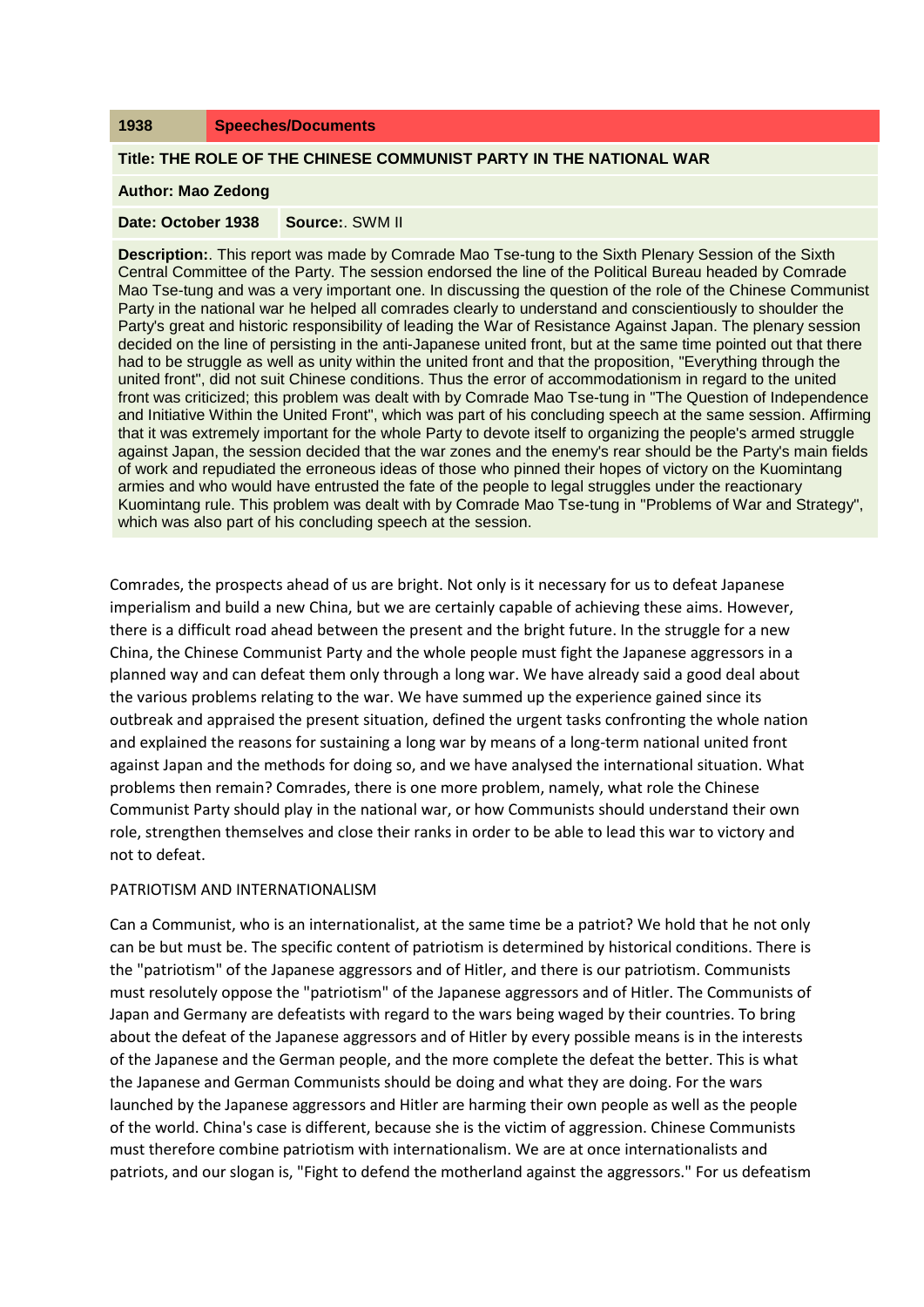is a crime and to strive for victory in the War of Resistance is an inescapable duty. For only by fighting in defence of the motherland can we defeat the aggressors and achieve national liberation. And only by achieving national liberation will it be possible for the proletariat and other working people to achieve their own emancipation. The victory of China and the defeat of the invading imperialists will help the people of other countries. Thus in wars of national liberation patriotism is applied internationalism. For this reason Communists must use their initiative to the full, march bravely and resolutely to the battle front of the war of national liberation and train their guns on the Japanese aggressors. For this reason, immediately after the Incident of September 18, 1931, our Party issued its call to resist the Japanese aggressors by a war of national defence, and later proposed a national united front against Japan, ordered the Red Army to reorganize as part of the anti-Japanese National Revolutionary Army and to march to the front, and instructed Party members to take their place in the forefront of the war and defend the motherland to the last drop of their blood. These are good patriotic actions and, far from running counter to internationalism, are its application in China. Only those who are politically muddle-headed or have ulterior motives talk nonsense about our having made a mistake and abandoned internationalism.

### COMMUNISTS SHOULD SET AN EXAMPLE IN THE NATIONAL WAR

For the above reasons Communists should show a high degree of initiative in the national war, and show it concretely, that is, they should play an exemplary vanguard role in every sphere. Our war is being waged under adverse circumstances. National consciousness, national self-respect and national self-confidence are not sufficiently developed among the broad masses, the majority of the people are unorganized, China's military power is weak, the economy is backward, the political system is undemocratic, corruption and pessimism exist, and a lack of unity and solidarity is to be found within the united front; these are among the adverse circumstances. Therefore, Communists must consciously shoulder the great responsibility of uniting the entire nation so as to put an end to all such undesirable phenomena. Here the exemplary vanguard role of the Communists is of vital importance. Communists in the Eighth Route and New Fourth Armies should set an example in fighting bravely, carrying out orders, observing discipline, doing political work and fostering internal unity and solidarity. In their relations with friendly parties and armies, Communists should take a firm stand of unity for resistance to Japan, uphold the programme of the united front and set an example in carrying out the tasks of resistance; they should be true in word and resolute in deed, free from arrogance and sincere in consulting and co-operating with the friendly parties and armies, and they should be models in inter-party relations within the united front. Every Communist engaged in government work should set an example of absolute integrity, of freedom from favouritism in making appointments and of hard work for little remuneration. Every Communist working among the masses should be their friend and not a boss over them, an indefatigable teacher and not a bureaucratic politician. At no time and in no circumstances should a Communist place his personal interests first; he should subordinate them to the interests of the nation and of the masses. Hence, selfishness, slacking, corruption, seeking the limelight, and so on, are most contemptible, while selflessness, working with all one's energy, whole-hearted devotion to public duty, and quiet hard work will command respect. Communists should work in harmony with all progressives outside the Party and endeavour to unite the entire people to do away with whatever is undesirable. It must be realized that Communists form only a small section of the nation, and that there are large numbers of progressives and activists outside the Party with whom we must work. It is entirely wrong to think that we alone are good and no one else is any good. As for people who are politically backward, Communists should not slight or despise them, but should befriend them, unite with them, convince them and encourage them to go forward. The attitude of Communists towards any person who has made mistakes in his work should be one of persuasion in order to help him change and start afresh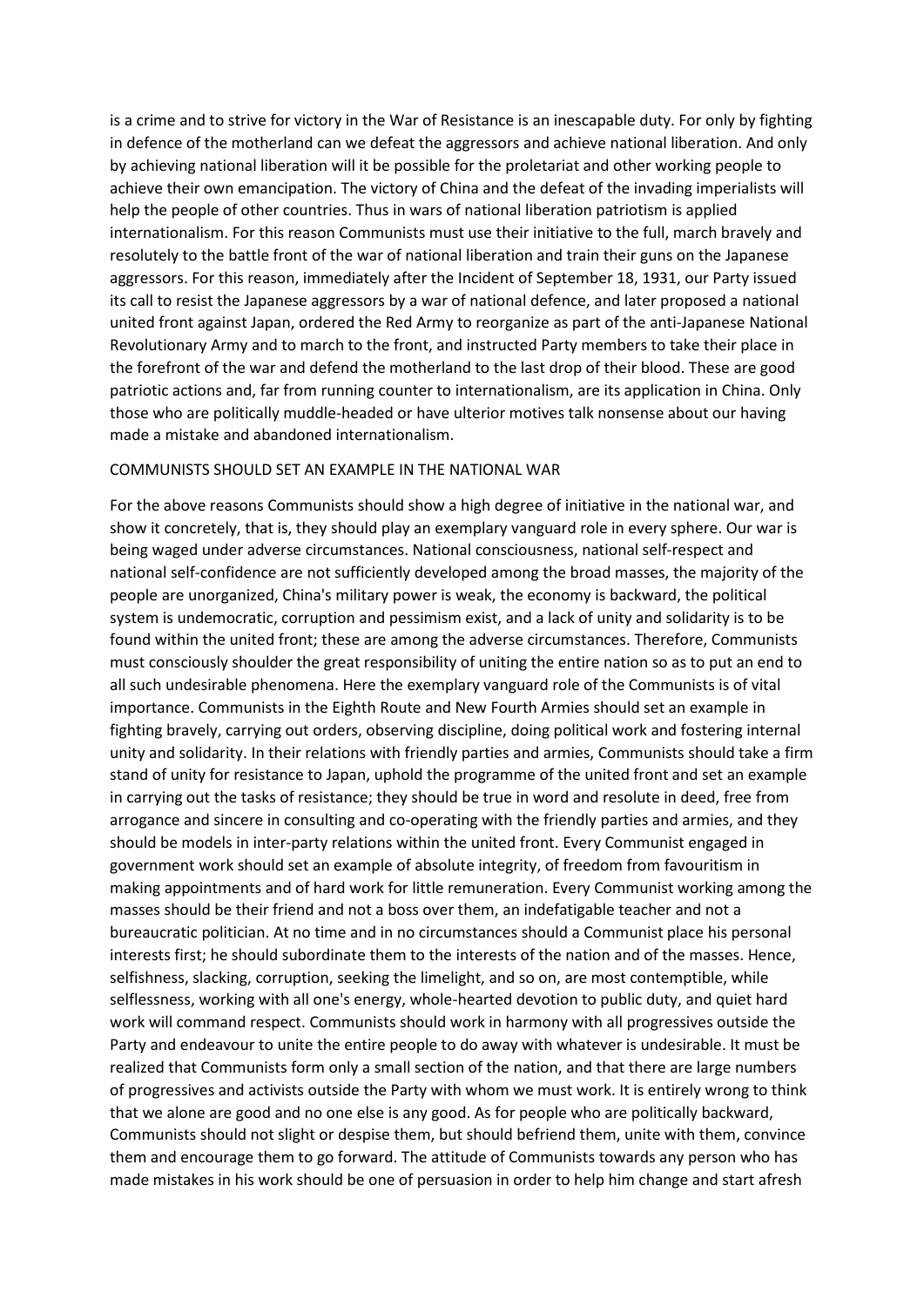and not one of exclusion, unless he is incorrigible. Communists should set an example in being practical as well as far-sighted. For only by being practical can they fulfil the appointed tasks, and only far-sightedness can prevent them from losing their bearings in the march forward. Communists should therefore set an example in study; at all times they should learn from the masses as well as teach them. Only by learning from the people, from actual circumstances and from the friendly parties and armies, and by knowing them well, can we be practical in our work and far-sighted as to the future. In a long war and in adverse circumstances, the dynamic energy of the whole nation can be mobilized in the struggle to overcome difficulties, defeat the enemy and build a new China only if the Communists play an exemplary vanguard role to the best of their ability together with all the advanced elements among the friendly parties and armies and among the masses.

## UNITE THE WHOLE NATION AND COMBAT ENEMY AGENTS IN ITS MIDST

The one and only policy for overcoming difficulties, defeating the enemy and building a new China is to consolidate and expand the Anti-Japanese National United Front and mobilize the dynamic energy of the whole nation. However, there are already enemy agents playing a disruptive role within our national united front, namely, the traitors, Trotskyites and pro-Japanese elements. Communists must always be on the look-out for them, expose their criminal activities with factual evidence and warn the people not to be duped by them. Communists must sharpen their political vigilance towards these enemy agents. They must understand that the expansion and consolidation of the national united front is inseparable from the exposure and weeding out of enemy agents. It is entirely wrong to pay attention only to the one side and forget the other.

# EXPAND THE COMMUNIST PARTY AND PREVENT INFILTRATION BY ENEMY AGENTS

To overcome the difficulties, defeat the enemy and build a new China, the Communist Party must expand its organization and become a great mass party by opening its doors to the masses of workers, peasants and young activists who are truly devoted to the revolution, who believe in the Party's principles, support its policies and are willing to observe its discipline and work hard. Here no tendency towards closed-doorism should be tolerated. But at the same time, there must be no slackening of vigilance against infiltration by enemy agents. The Japanese imperialist secret services are ceaselessly trying to disrupt our Party and to smuggle undercover traitors, Trotskyites, pro-Japanese elements, degenerates and careerists into its ranks in the guise of activists. Not for a moment must we relax our vigilance and our strict precautions against such persons. We must not close our doors for fear of enemy agents, our set policy being boldly to expand our Party. But while boldly enlarging our membership, we must not relax our vigilance against enemy agents and careerists who will avail themselves of this opportunity to sneak in. We shall make mistakes if we only pay attention to the one side and forget the other. The only correct policy is: "Expand the Party boldly but do not let a single undesirable in."

## MAINTAIN BOTH THE UNITED FRONT AND THE INDEPENDENCE OF THE PARTY

It is only by firmly maintaining the national united front that the difficulties can be overcome, the enemy defeated and a new China built. This is beyond all doubt. At the same time, every party and group in the united front must preserve its ideological, political and organizational independence; this holds good for the Kuomintang, the Communist Party or any other party or group. In inter-party relations, the Principle of Democracy in the Three People's Principles permits both the union of all parties and groups and the independent existence of each. To speak of unity alone while-denying independence is to abandon the Principle of Democracy, and to this neither the Communist Party nor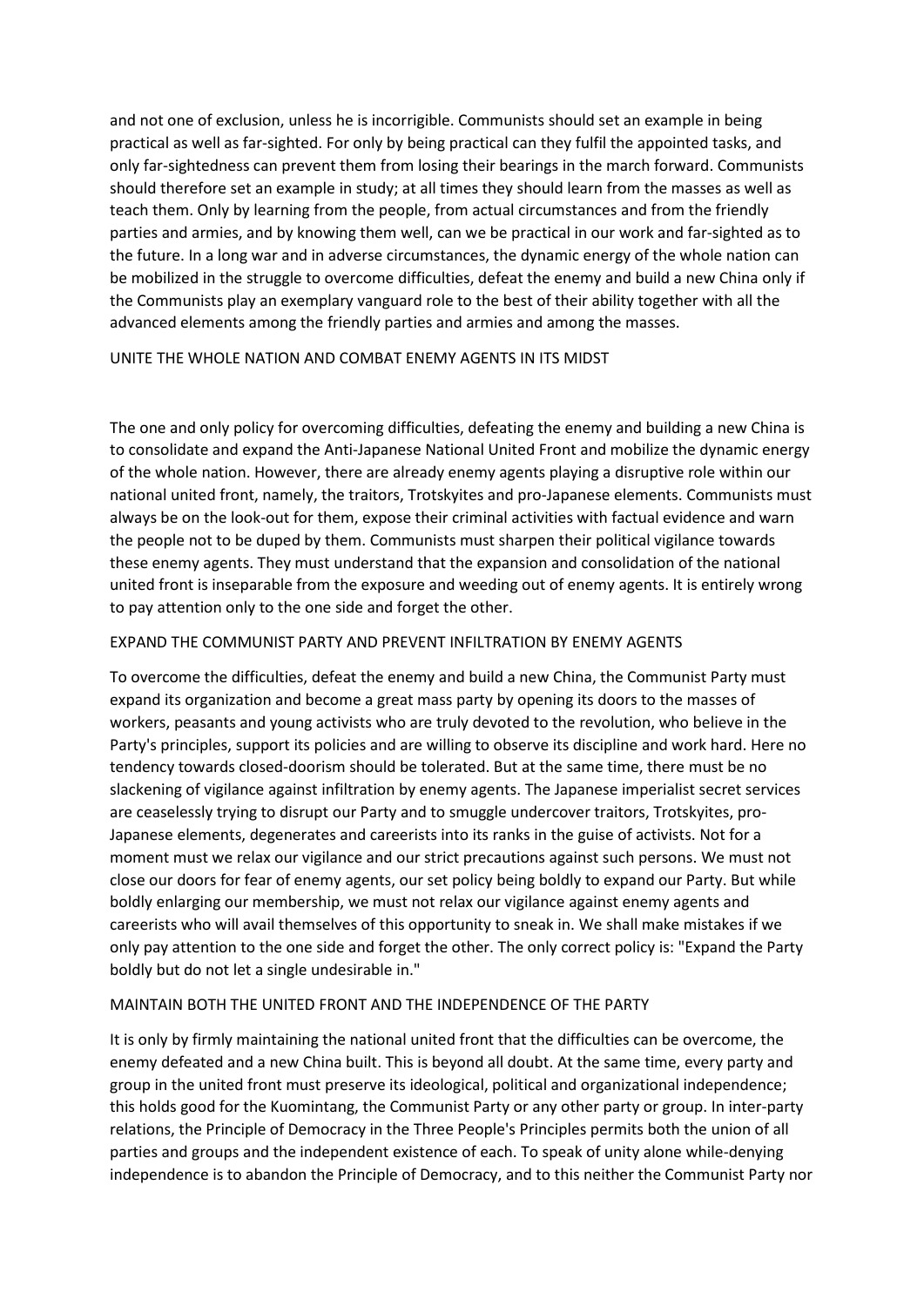any other party would agree. There is no doubt that independence within the united front is relative and not absolute, and that to regard it as absolute would undermine the general policy of unity against the enemy. But this relative independence must not be denied; ideologically, politically and organizationally, each party must have its relative independence, that is, relative freedom. Also, the general policy of unity against the enemy would be undermined if this relative freedom were denied or voluntarily abandoned. This should be clearly understood by all members of the Communist Party as well as of the friendly parties.

The same is true of the relationship between the class struggle and the national struggle. It is an established principle that in the War of Resistance everything must be subordinated to the interests of resistance. Therefore, the interests of the class struggle must be subordinated to, and must not conflict with, the interests of the War of Resistance. But classes and the class struggle are facts, and those people who deny the fact of class struggle are wrong. The theory which attempts to deny this fact is utterly wrong. We do not deny the class struggle, we adjust it. The policy of mutual help and mutual concessions which we advocate is applicable not only to party relations but also to class relations. Unity against Japan requires an appropriate policy of adjustment in class relations, a policy which does not leave the labouring people without political and material safeguards but also gives consideration to the interests of the rich, thereby meeting the demands of solidarity against the enemy. It is bad for the War of Resistance to pay attention only to the one side and neglect the other.

# CONSIDER THE SITUATION AS A WHOLE, THINK IN TERMS OF THE MAJORITY, AND WORK TOGETHER WITH OUR ALLIES

In leading the masses in struggle against the enemy, Communists must consider the situation as a whole, think in terms of the majority of the people and work together with their allies. They must grasp the principle of subordinating the needs of the part to the needs of the whole. If a proposal appears feasible for a partial situation but not for the situation as a whole, then the part must give way to the whole. Conversely, if the proposal is not feasible for the part but is feasible in the light of the situation as a whole, again the part must give way to the whole. This is what is meant by considering the situation as a whole. Communists must never separate themselves from the majority of the people or neglect them by leading only a few progressive contingents in an isolated and rash advance, but must forge close links between the progressive elements and the broad masses. This is what is meant by thinking in terms of the majority. Wherever there are democratic parties or individuals willing to co-operate with us, the proper attitude for Communists is to talk things over with them and work together with them. It is wrong to indulge in arbitrary decisions and peremptory actions and to ignore our allies. A good Communist must be good at considering the situation as a whole, good at thinking in terms of the majority and good at working with his allies. We have had serious shortcomings in this respect, and we must still give the matter attention.

## CADRES POLICY

The Chinese Communist Party is a party leading a great revolutionary struggle in a nation several hundred million strong, and it cannot fulfil its historic task without a large number of leading cadres who combine ability with political integrity. In the last seventeen years our Party has trained a good many competent leaders, so that we have a framework of cadres in military, political, cultural, Party and mass work; all honour is due to the Party and to the nation for this achievement. But the present framework is not yet strong enough to support the vast edifice of our struggle, and it is still necessary to train capable people on a large scale. Many activists have come forward, and are continuing to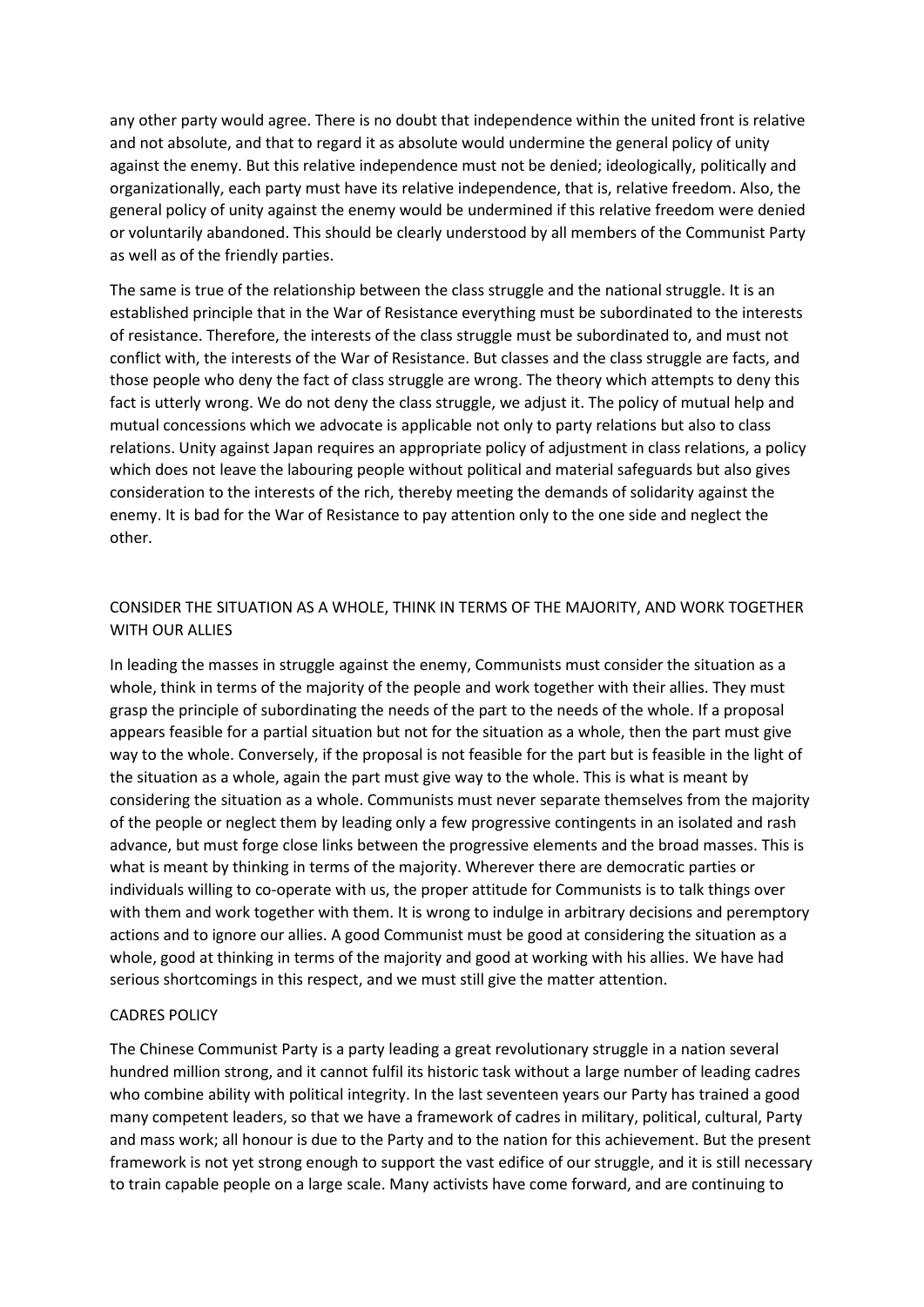come forward, in the great struggle of the Chinese people. We have the responsibility for organizing and training them and for taking good care and making proper use of them. Cadres are a decisive factor, once the political line is determined.[1] Therefore, it is our fighting task to train large numbers of new cadres in a planned way.

Our concern should extend to non-Party cadres as well as to Party cadres. There are many capable people outside the Party whom we must not ignore. The duty of every Communist is to rid himself of aloofness and arrogance and to work well with non-Party cadres, give them sincere help, have a warm, comradely attitude towards them and enlist their initiative in the great cause of resisting Japan and reconstructing the nation.

We must know how to judge cadres. We must not confine our judgement to a short period or a single incident in a cadre's life, but should consider his life and work as a whole. This is the principal method of judging cadres.

We must know how to use cadres well. In the final analysis, leadership involves two main responsibilities: to work out ideas, and to use cadres well. Such things as drawing up plans, making decisions, and giving orders and directives, are all in the category of "working out ideas". To put the ideas into practice, we must weld the cadres together and encourage them to go into action; this comes into the category of "using the cadres well". Throughout our national history there have been two sharply contrasting lines on the subject of the use of cadres, one being to "appoint people on their merit", and the other to "appoint people by favouritism". The former is the honest and the latter the dishonest way. The criterion the Communist Party should apply in its cadres policy is whether or not a cadre is resolute in carrying out the Party line, keeps to Party discipline, has close ties with the masses, has the ability to find his bearings independently, and is active, hard-working and unselfish. This is what "appointing people on their merit" means. The cadres policy of Chang Kuo-tao was the exact opposite. Following the line of "appointing people by favouritism," he gathered personal favourites round himself to form a small clique, and in the end he turned traitor to the Party and decamped. This is an important lesson for us. Taking warning from it and from similar historical lessons, the Central Committee and the leaders at all levels must make it their major responsibility to adhere to the honest and fair way in cadres policy and reject the dishonest and unfair way, and so consolidate the unity of the Party.

We must know how to take good care of cadres. There are several ways of doing so.

First, give them guidance. This means allowing them a free hand in their work so that they have the courage to assume responsibility and, at the same time, giving them timely instructions so that, guided by the Party's political line, they are able to make full use of their initiative.

Second, raise their level. This means educating them by giving them the opportunity to study so that they can enhance their theoretical understanding and their working ability.

Third, check up on their work, and help them sum up their experience, carry forward their achievements and correct their mistakes. To assign work without checking up and to take notice only when serious mistakes are made--that is not the way to take care of cadres.

Fourth, in general, use the method of persuasion with cadres who have made mistakes, and help them correct their mistakes. The method of struggle should be confined to those who make serious mistakes and nevertheless refuse to accept guidance. Here patience is essential. It is wrong lightly to label people "opportunists" or lightly to begin "waging struggles" against them.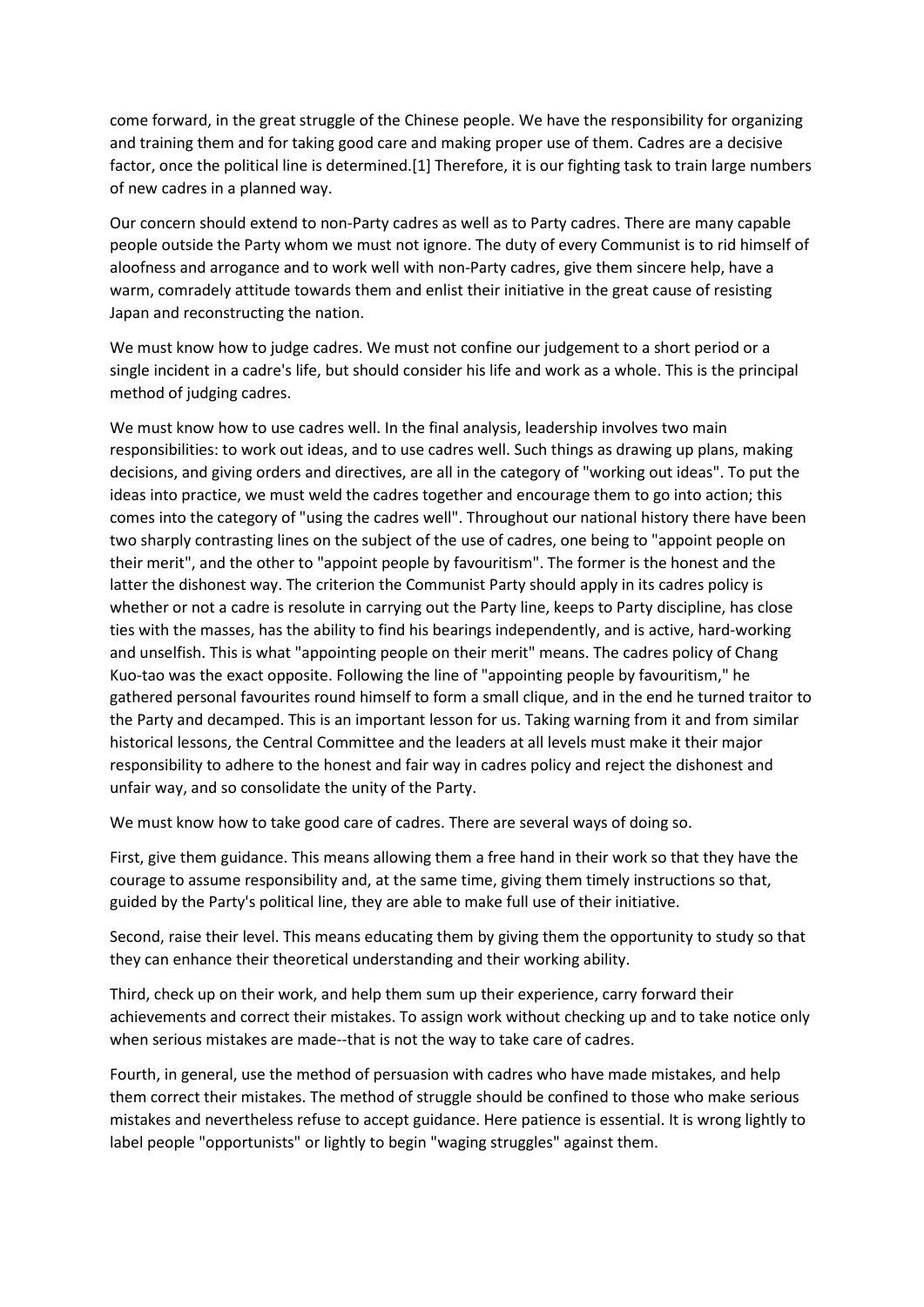Fifth, help them with their difficulties. When cadres are in difficulty as a result of illness, straitened means or domestic or other troubles, we must be sure to give them as much care as possible.

This is how to take good care of cadres.

# PARTY DISCIPLINE

In view of Chang Kuo-tao's serious violations of discipline, we must affirm anew the discipline of the Party, namely:

- (1) the individual is subordinate to the organization;
- (2) the minority is subordinate to the majority;
- (3) the lower level is subordinate to the higher level; and
- (4) the entire membership is subordinate to the central Committee.

Whoever violates these articles of discipline disrupts Party unity. Experience proves that some people violate Party discipline through not knowing what it is, while others, like Chang Kuo-tao, violate it knowingly and take advantage of many Party members' ignorance to achieve their treacherous purposes. Hence it is necessary to educate members in Party discipline so that the rank and file will not only observe discipline themselves, but will exercise supervision over the leaders so that they, too, observe it, thus preventing the recurrence of cases like Chang Kuo-tao's. If we are to ensure the development of inner-Party relations along the right lines, besides the four most important articles of discipline mentioned above we must work out a set of fairly detailed Party rules which will serve to unify the actions of the leading bodies at all levels.

## PARTY DEMOCRACY

In the present great struggle, the Chinese Communist Party demands that all its leading bodies and all its members and cadres should give the fullest expression to their initiative, which alone can ensure victory. This initiative must be demonstrated concretely in the ability of the leading bodies, the cadres and the Party rank and file to work creatively, in their readiness to assume responsibility, in the exuberant vigour they show in their work, in their courage and ability to raise questions, voice opinions and criticize defects, and in the comradely supervision that is maintained over the leading bodies and the leading cadres. Otherwise, "initiative" will be an empty thing. But the exercise of such initiative depends on the spread of democracy in Party life. It cannot be brought into play if there is not enough democracy in Party life. Only in an atmosphere of democracy can large numbers of able people be brought forward. Ours is a country in which small-scale production and the patriarchal system prevail, and taking the country as a whole there is as yet no democratic life; consequently this state of affairs is reflected in our Party by insufficient democracy in Party life. This phenomenon hinders the entire party from exercising its initiative to the full. Similarly, it has led to insufficient democracy in the united front and in the mass movements. For these reasons, education in democracy must be carried on within the Party so that members can understand the meaning of democratic life, the meaning of the relationship between democracy and centralism, and the way in which democratic centralism should be put into practice. Only in this way can we really extend democracy within the Party and at the same time avoid ultra-democracy and the laissez-faire which destroys discipline.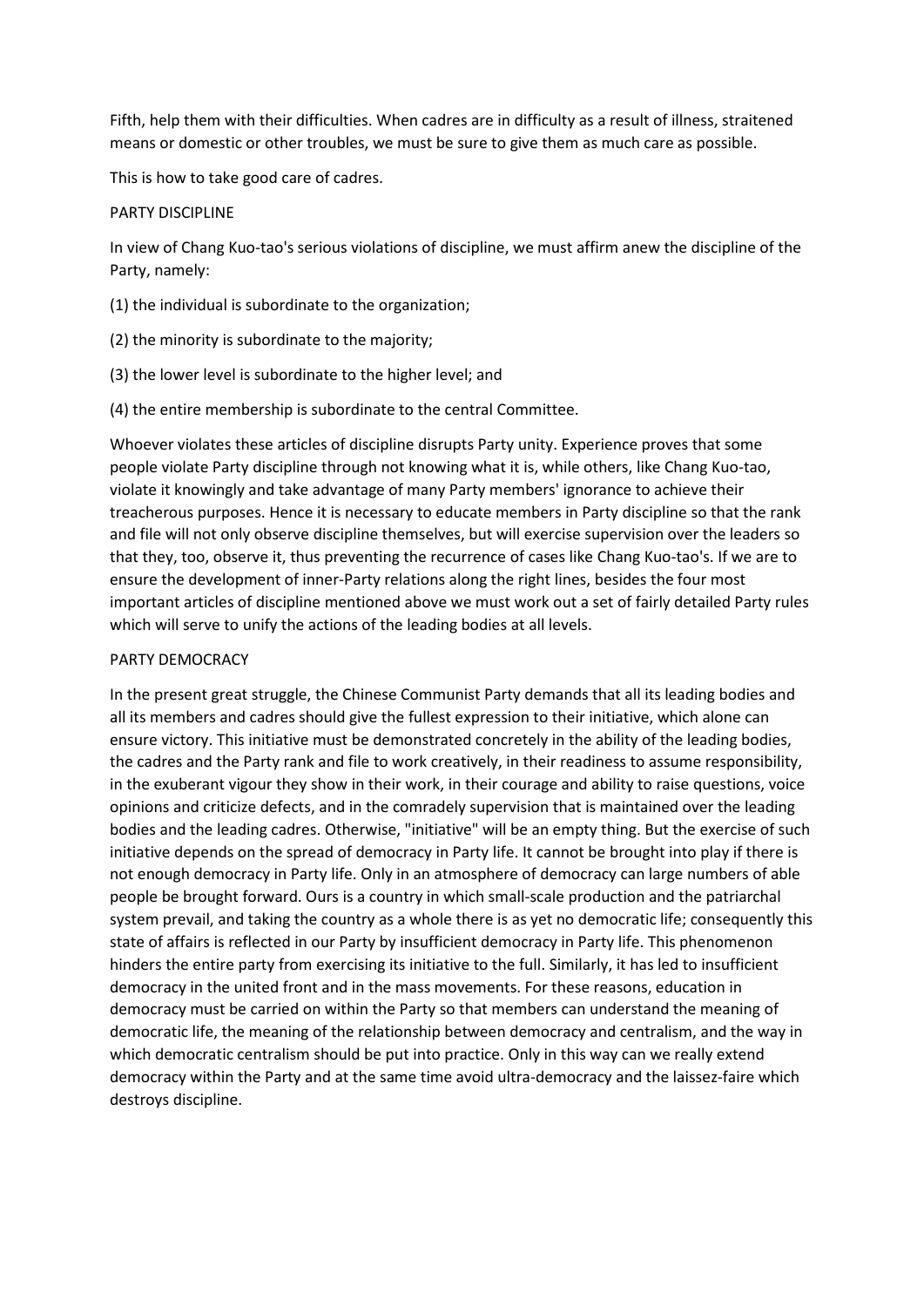It is also essential to extend democracy in our Party organizations in the army to the degree necessary to stimulate the initiative of the Party members and increase the combat effectiveness of the troops. However, there cannot be as much democracy in the Party organizations in the army as in the local Party organizations. Both in the army and in the local organizations, inner-Party democracy is meant to strengthen discipline and increase combat effectiveness, not to weaken them.

The extension of democracy in the Party should be seen as an essential step in its consolidation and development, and as an important weapon enabling it to be most active in the great struggle, to prove equal to its tasks, create fresh strength and surmount the difficulties of the war.

# OUR PARTY HAS CONSOLIDATED ITSELF AND GROWN STRONG THROUGH THE STRUGGLE ON TWO FRONTS

Broadly speaking, in the last seventeen years our Party has learned to use the Marxist-Leninist weapon of ideological struggle against incorrect ideas within the Party on two fronts--against Right opportunism and against "Left" opportunism.

Before the Fifth Plenary Session of the Sixth Central Committee, [2] our Party fought Chen Tu-hsiu's Right opportunism and Comrade Li Li-san's "Left" opportunism. It made great progress thanks to the victories achieved in these two inner-Party struggles. After the Fifth Plenary Session there were two further historic inner-Party struggles, namely, the struggles at the Tsunyi Meeting and in connection with the expulsion of Chang Kuo-tao.

The Tsunyi Meeting corrected serious errors of a "Left" opportunist character--errors of principle committed in the fight against the enemy's fifth "encirclement and suppression" campaign--and united the Party and the Red Army; it enabled the Central Committee of the Party and the main forces of the Red Army to bring the Long March to a triumphant conclusion, to advance to a forward position in the resistance to Japan and to carry out the new policy of the Anti-Japanese National United Front. By combating Chang Kuo-tao Right opportunism, the Pasi and Yenan Meetings (the fight against the Chang Kuo-tao line began at the Pasi Meeting [3] and ended at the Yenan Meeting [4]) succeeded in bringing all the Red forces together and in strengthening the unity of the whole Party for the heroic struggle against Japan. Both kinds of opportunist mistakes arose during the revolutionary civil war, and their characteristic was that they were errors related to the war.

What are the lessons which have been derived from these two inner-Party struggles? They are:

(1) The tendency to "Left" impetuosity, which disregards both the subjective and the objective factors, is extremely harmful to a revolutionary war and, for that matter, to any revolutionary movement--it was among the serious errors of principle which were manifested in the struggle against the enemy's fifth "encirclement and suppression" campaign, and which arose from ignorance of the characteristics of China's revolutionary war.

(2) The opportunism of Chang Kuo-tao, however, was Right opportunism in the revolutionary war and was a combination of a retreatist line, warlordism and anti-Party activity. It was only with the overcoming of this brand of opportunism that large numbers of cadres and Party members in the Fourth Front Army of the Red Army, men of intrinsically fine quality and with a long record of heroic struggle, were able to free themselves from its toils and return to the correct line of the Central Committee.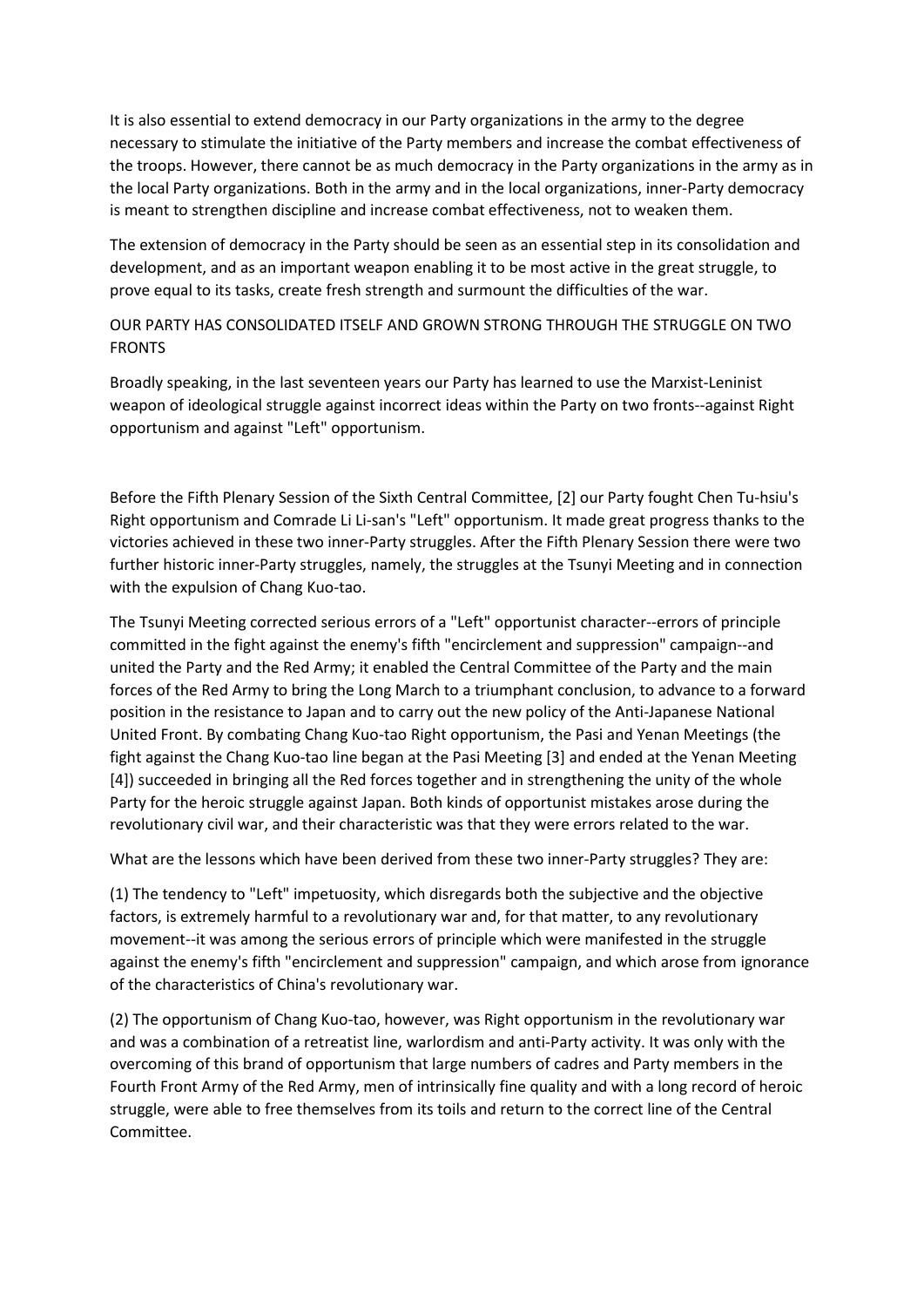(3) Striking results were achieved in the great organizational work of the ten years of the Agrarian Revolutionary War--in army building, government work, mass work and Party building. Had it not been for the support rendered by such organizational work to the heroic fighting at the front, we could not have kept up the bitter struggle against Chiang Kai-shek. However, in the latter part of that period serious errors of principle were made in the Party's policy concerning cadres and organization, errors which showed themselves in the tendency towards sectarianism, in punitiveness and in the policy of ideological struggle carried to excess. They were due both to our failure to eliminate the vestiges of the former Li Li-san line and to the political mistakes in matters of principle committed at the time. These errors, too, were corrected at the Tsunyi Meeting, and the Party was thus able to make the turn to a correct cadres policy and to correct organizational principles. As for Chang Kuotao's organizational line, it violated all Party principles, disrupted Party discipline and carried factional activity to the point of opposition to the Party, the Central Committee and the Communist International. The Central Committee did everything possible to overcome Chang Kuo-tao's iniquitous and erroneous line and to frustrate his anti-Party activity, and also tried to save Chang Kuo-tao himself. But as he stubbornly refused to correct his mistakes and resorted to double-dealing, and subsequently even betrayed the Party and threw himself into the arms of the Kuomintang, the Party had to take firm measures and expel him. This disciplinary action won the support not only of all Party members but of all people loyal to the cause of national liberation. The Communist International also endorsed the decision and denounced Chang Kuo-tao as a deserter and renegade.

These lessons, these achievements, have furnished us with the prerequisites for uniting the whole Party, for strengthening its ideological, political and organizational unity, and for successfully waging the War of Resistance. Our Party has consolidated itself and grown strong through the struggle on the two fronts.

# THE PRESENT STRUGGLE ON TWO FRONTS

From now on, it is of paramount importance to wage a political struggle against Rightist pessimism in the War of Resistance, although it is still necessary to keep an eye on "Left" impetuosity. On questions of the united front and of Party and mass organization, we must continue the fight against the "Left" tendency towards closed-doorism if we are to achieve co-operation with the various other anti-Japanese parties and groups, expand the Communist Party and broaden the mass movement. At the same time, we must take care to combat the Right opportunist tendency towards co-operation and expansion which are unconditional in character, or otherwise they will both be hindered and be turned into capitulationist co-operation and unprincipled expansion.

Ideological struggle on the two fronts must suit the concrete circumstances of each case, and we must never approach a problem subjectively or permit the bad old habit of "sticking labels" on people to continue.

In the struggle against deviations, we must give serious attention to opposing double-faced behaviour. As Chang Kuo-tao's career shows, the greatest danger of such behaviour is that it may develop into factional activity. To comply in public but oppose in private, to say yes and mean no, to say nice things to a person's face but play tricks behind his back--these are all forms of doubledealing. Only by sharpening the vigilance of cadres and Party members against such behaviour can we strengthen Party discipline.

STUDY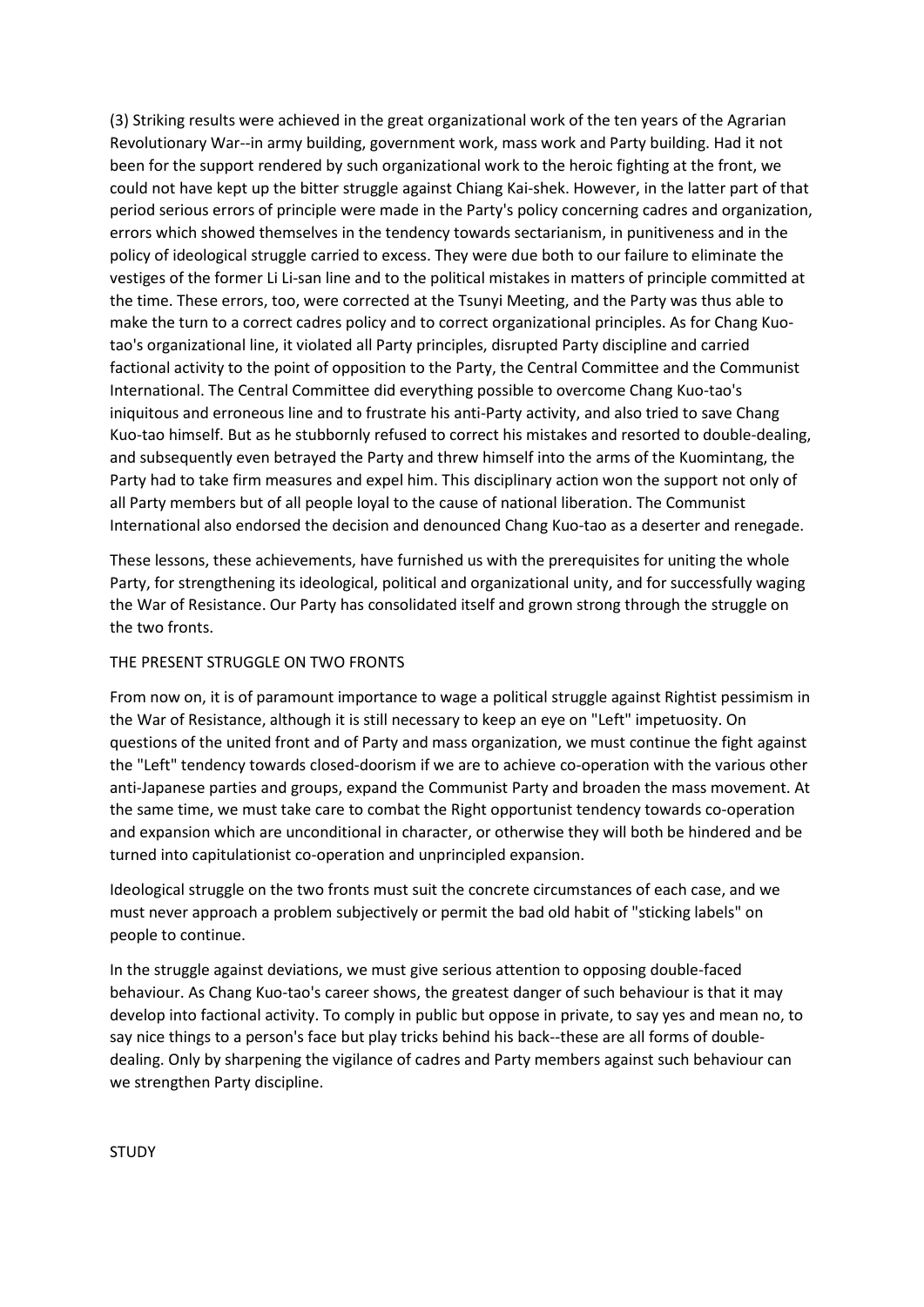Generally speaking, all Communist Party members who can do so should study the theory of Marx, Engels, Lenin and Stalin, study our national history and study current movements and trends; moreover, they should help to educate members with less schooling. The cadres in particular should study these subjects carefully, while members of the Central Committee and senior cadres should give them even more attention. No political party can possibly lead a great revolutionary movement to victory unless it possesses revolutionary theory and a knowledge of history and has a profound grasp of the practical movement.

The theory of Marx, Engels, Lenin and Stalin is universally applicable. We should regard it not as a dogma, but as a guide to action. Studying it is not merely a matter of learning terms and phrases but of learning Marxism-Leninism as the science of revolution. It is not just a matter of understanding the general laws derived by Marx, Engels, Lenin and Stalin from their extensive study of real life and revolutionary experience, but of studying their standpoint and method in examining and solving problems. Our Party's mastery of Marxism-Leninism is now rather better than it used to be, but is still far from being extensive or deep. Ours is the task of leading a great nation of several hundred million in a great and unprecedented struggle. For us, therefore, the spreading and deepening of the study of Marxism-Leninism present a big problem demanding an early solution which is possible only through concentrated effort. Following on this plenary session of the Central Committee, I hope to see an all-Party emulation in study which will show who has really learned something, and who has learned more and learned better. So far as shouldering the main responsibility of leadership is concerned, our Party's fighting capacity will be much greater and our task of defeating Japanese imperialism will be more quickly accomplished if there are one or two hundred comrades with a grasp of Marxism-Leninism which is systematic and not fragmentary, genuine and not hollow.

Another of our tasks is to study our historical heritage and use the Marxist method to sum it up critically. Our national history goes back several thousand years and has its own characteristics and innumerable treasures. But in these matters we are mere schoolboys. Contemporary China has grown out of the China of the past; we are Marxist in our historical approach and must not lop off our history. We should sum up our history from Confucius to Sun Yat-sen and take over this valuable legacy. This is important for guiding the great movement of today. Being Marxists, Communists are internationalists, but we can put Marxism into practice only when it is integrated with the specific characteristics of our country and acquires a definite national form. The great strength of Marxism-Leninism lies precisely in its integration with the concrete revolutionary practice of all countries. For the Chinese Communist Party, it is a matter of learning to apply the theory of Marxism-Leninism to the specific circumstances of China. For the Chinese Communists who are part of the great Chinese nation, flesh of its flesh and blood of its blood, any talk about Marxism in isolation from China's characteristics is merely Marxism in the abstract, Marxism in a vacuum. Hence to apply Marxism concretely in China so that its every manifestation has an indubitably Chinese character, i.e., to apply Marxism in the light of China's specific characteristics, becomes a problem which it is urgent for the whole Party to understand and solve. Foreign stereotypes must be abolished, there must be less singing of empty, abstract tunes, and dogmatism must be laid to rest, they must be replaced by the fresh, lively Chinese style and spirit which the common people of China love. To separate internationalist content from national form is the practice of those who do not understand the first thing about internationalism. We, on the contrary, must link the two closely. In this matter there are serious errors in our ranks which should be conscientiously overcome.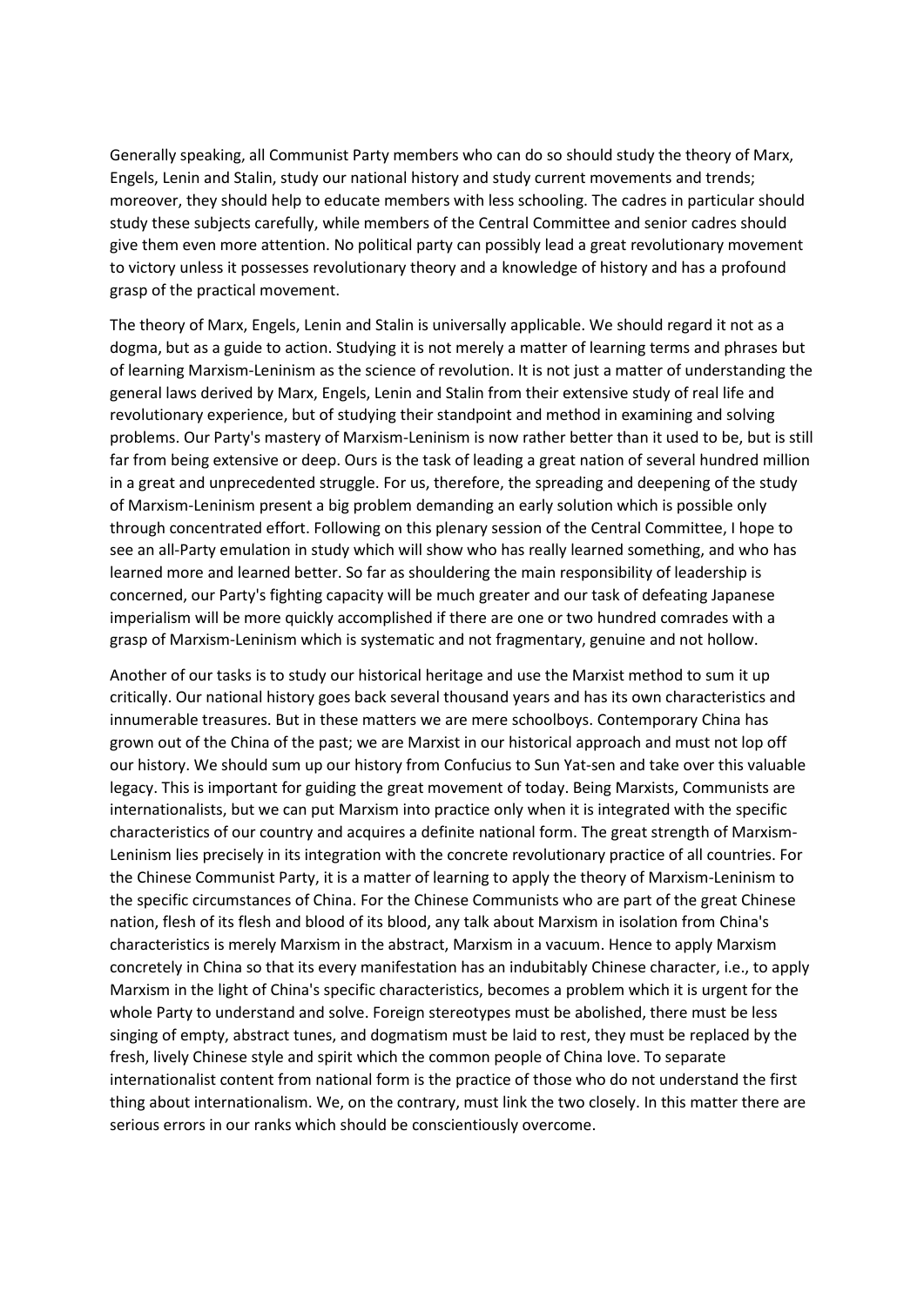What are the characteristics of the present movement? What are its laws? How is it to be directed? These are all practical questions. To this day we do not yet understand everything about Japanese imperialism, or about China. The movement is developing, new things have yet to emerge, and they are emerging in an endless stream. To study this movement in its entirety and in its development is a great task claiming our constant attention. Whoever refuses to study these problems seriously and carefully is no Marxist.

Complacency is the enemy of study. We cannot really learn anything until we rid ourselves of complacency. Our attitude towards ourselves should be "to be insatiable in learning" and towards others "to be tireless in teaching".

# UNITY AND VICTORY

Unity within the Chinese Communist Party is the fundamental prerequisite for uniting the whole nation to win the War of Resistance and build a new China. Seventeen years of tempering have taught the Chinese Communist Party many ways of attaining internal unity, and ours is now a much more seasoned Party. Thus we are able to form a powerful nucleus for the whole people in the struggle to win victory in the War of Resistance and to build a new China. Comrades, so long as we are united, we can certainly reach this goal.

# NOTES

1. In his report to the 17th Congress of the C.P.S.U.(B.) in January 1934, Stalin said: ". . . after the correct political line has been laid down, organizational work decides everything, including the fate of the political line itself, its success or failure." (See Problems of Leninism, Eng. ed., FLPH, Moscow, 1954, p. 644.) He also dealt with the question of "proper selection of personnel". In his address in May 1935 delivered in the Kremlin Palace to the graduates from the Red Army Academies, Stalin put forward and explained the Hogan: "Cadres decide everything." (Ibid., 661-62.) In his report to the 18th Congress of the C.P.S.U,(B) in March 1939, Stalin said: "After a correct political line has been worked out and tested in practice, the Party cadres become the decisive force in the leadership exercised by the Party and the state." (Ibid., p. 784.)

2. The period referred to was that from the emergency meeting of the Political Bureau of the Fifth Central Committee of the Chinese Communist Party in August 1927 to the Fifth Plenary Session of the Sixth Central Committee in January 1934.

3. The Pasi Meeting was called by the Political Bureau of the Central Committee in August 1935 at Pasi, northwest of the county town of Sungpan, on the borders of northwestern Szechuan and southeastern Kansu. Chang Kuo-tao, leading a section of the Red Army, had broken away from the Central Committee, and was challenging its orders and attempting to undermine it. At this meeting the Central Committee decided to leave the danger zone for northern Shensi with those forces of the Red Army which obeyed its orders. However, Chang Kuo-tao led the Red Army units he had deceived southward to the area of Tienchuan, Lushan, the Big and Small Chinchuan and Ahpa, where he established a bogus central committee and came out publicly against the Party.

4. The Yenan Meeting was the enlarged meeting of the Political Bureau of the Central Committee of the Party held in Yenan in April 1937. Prior to this meeting large numbers of cadres and soldiers in the Red Army units under Chang Kuo-tao who had already become aware of his deception marched northward towards the Shensi-Kansu border area. On their way, however, some units acted on mistaken orders and switched westward to the area of Kanchow, Liangchow and Suchow, all in Kansu